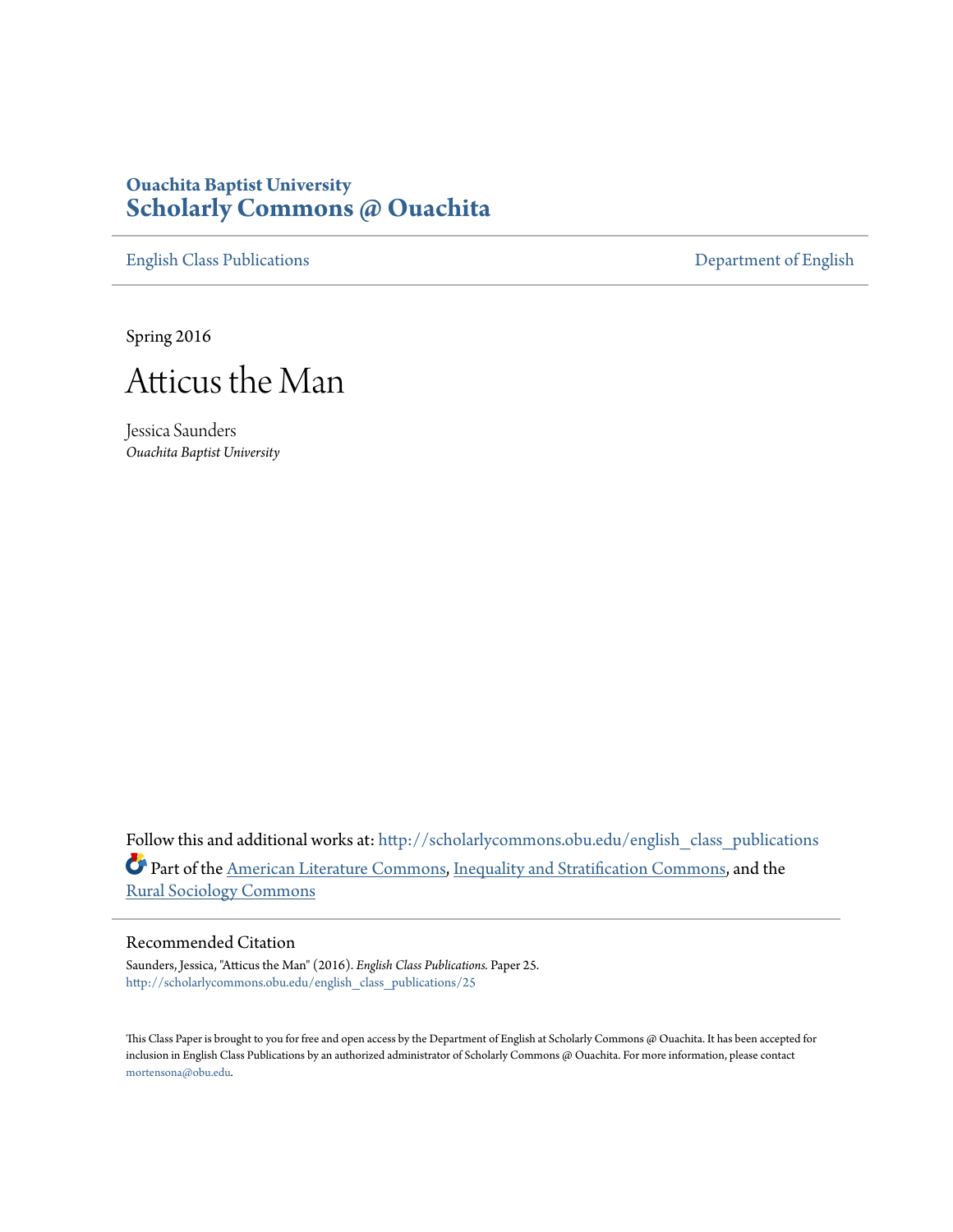Jessica Saunders Professor Pittman American Literature II 21 April 2016

## Atticus is the Man

What makes a man, a man? One could argue biology and physical appearance. One could say a certain age determines manhood, or his independence, success in the world, power or achievements. However, masculinity is not fixed, but rather fluid; it is a social construct and what it entails to achieve manhood differs according to culture (Motl). Lee comments on the roles of race and gender dynamics in the early 20<sup>th</sup> century South throughout her novel, *To Kill a Mockingbird.* American stereotypes of masculinity include, but are not limited to: competition, power, aggression, and stoicism. Furthermore, manhood is often considered merely the opposite of everything that is feminine. Atticus Finch, the southern, 1930's, lawyer presents a unique example of manhood. No reader can deny the masculinity of Finch. However, he does not fit the standard of manliness as defined by the town of Maycomb or even America during that time. He even displays qualities that can be deemed feminine such as diplomacy, tenderness, and the ability to nurture. The combination of these qualities displayed in the character of Atticus make him a literary father figure that readers strive to emulate. Atticus Finch stands as the epitome of a man of character in *To Kill a Mockingbird* through his display of courage, sympathy for the well-being of others, and resolve to do what is right despite the hardships those choices may bring.

 It is vital to display this type of manhood in literature. Modern literature and pop culture have shifted away from the portrayal of strong male characters, specifically father figures.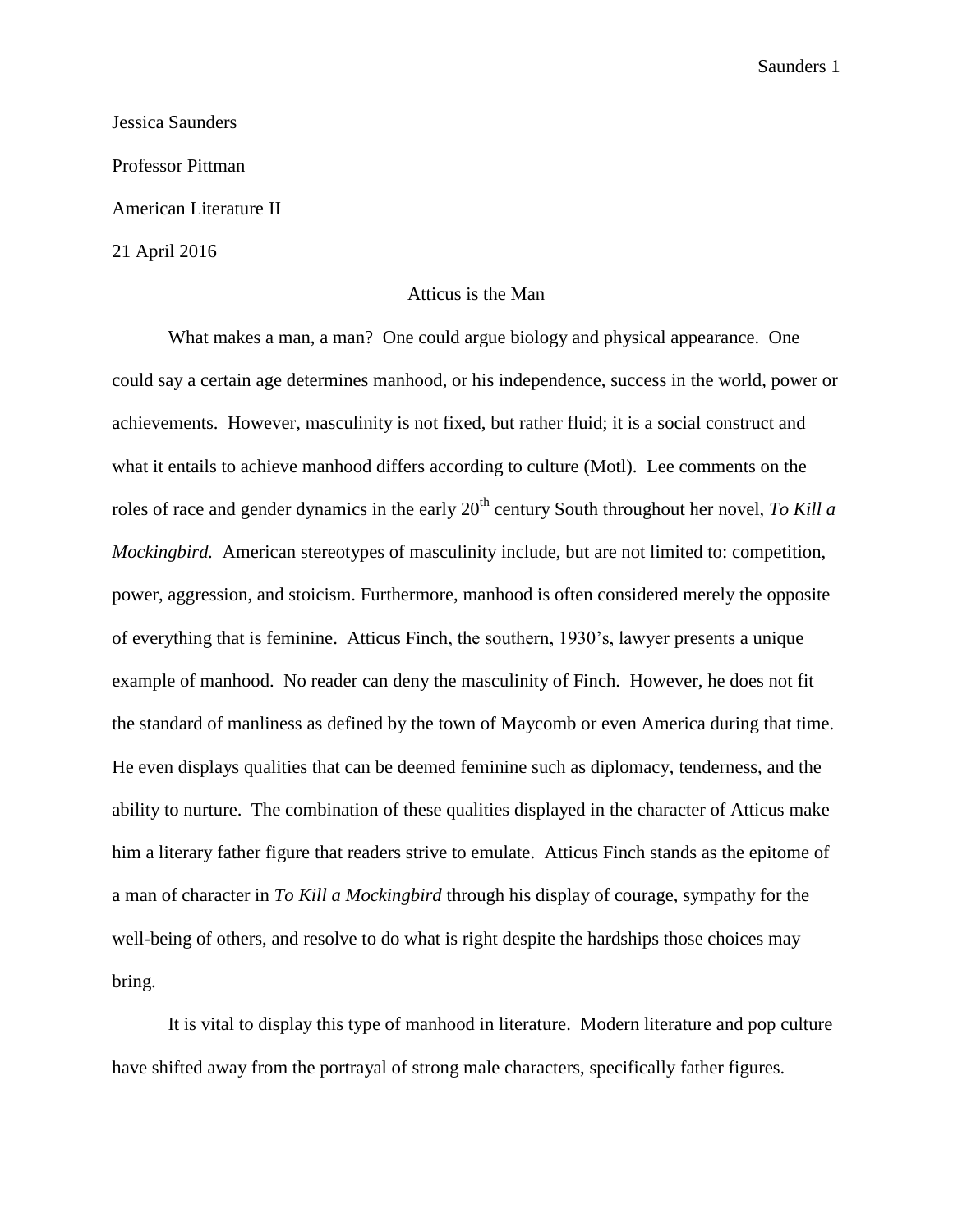Instead, fathers are often portrayed as laughable, irresponsible, abusive or absent. This portrayal of a "bumbling dad" has become a trope commonly present in the media. A fitting example of this would be Homer Simpson. While he is an iconic father figure, he is also portrayed as lazy, dumb, and someone his children do not respect (TVtropes). The idea of the "bumbling dad" is the antithesis of father figures like Andy Griffith and Ward Cleaver portrayed earlier in the  $20<sup>th</sup>$ century. This noticeable shift in culture is not a helpful one for society; rather it emasculates men and leaves an absence of men to look up to in the media and in literature.

Issues with fathers, absent or present, are prevalent in modern-day culture and this is reflected in today's literature. With this in mind, strong, respectable, father figures are necessary in literature because of the example that they set. Chris Crowe, a high school English teacher, wrote an article pertaining to the importance of these loving, father figures. As a teacher, he witnesses many students with absent or abusive fathers, and realizes the importance of having an example of a good, loving father even if it is just a fictional character in a book. Crowe mentions the reality that while so many young men lack good fathers, many of them will eventually become fathers, so literary examples of manhood and fatherhood are necessary (Crowe 119).

For this reason characters like Atticus Finch are essential and readers of this portrayal of a white lawyer defending an innocent, black man amidst the racial tension so prevalent in the South can hardly attempt to deny Atticus' masculinity. The real question that presents itself is what qualities does Atticus possess that set him as an example of manhood to be imitated? First, he is a father and he provides a father figure in literature worth striving to be like. Second, he respects everything around him, whether that be people or social systems, such as the law. Third, he displays strength. This strength is not a stereotypical kind of outward brawn, but rather the inner strength and willingness to take a stand on one's convictions. Fourth and finally,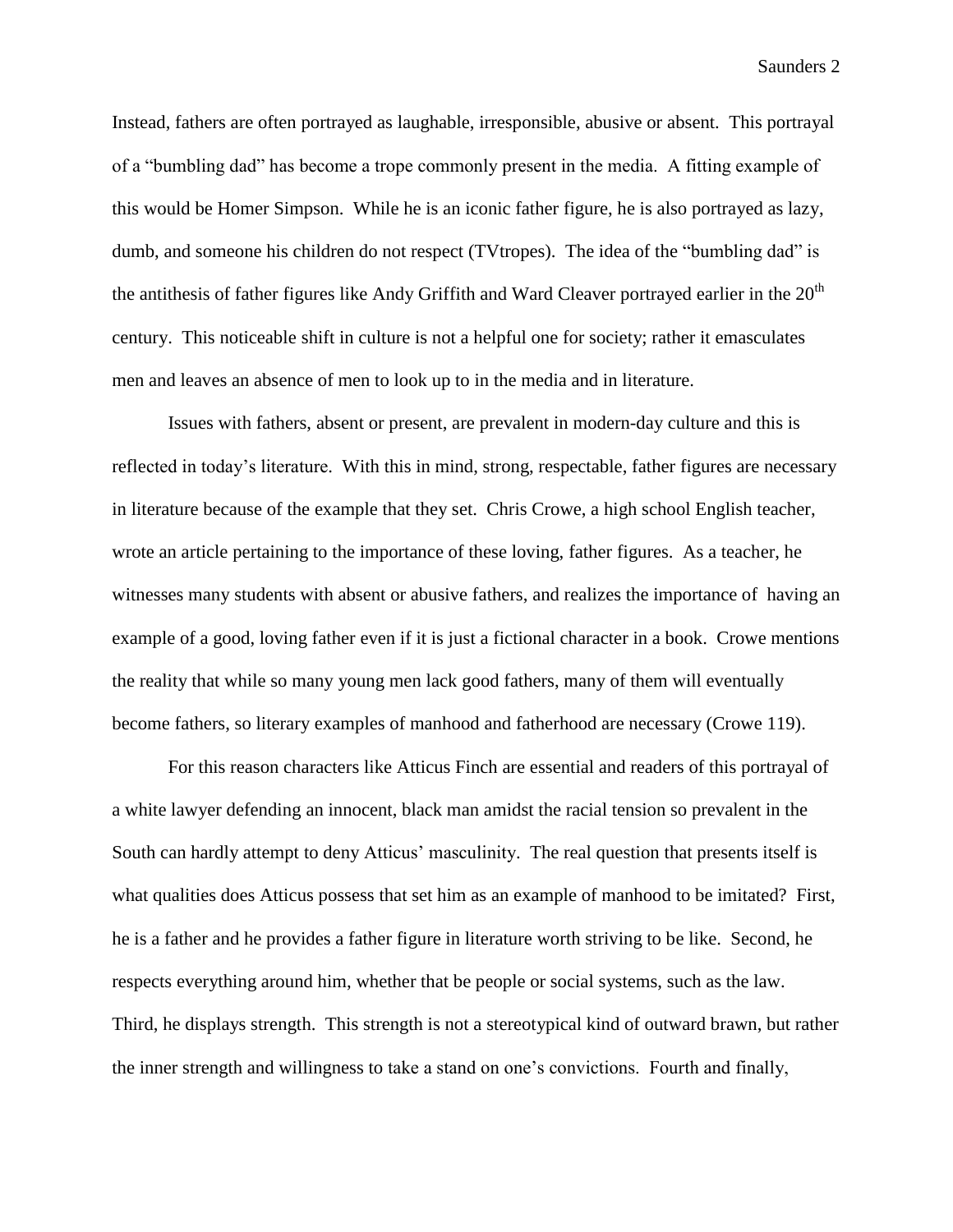Atticus Finch not only displays what it means to be a man, but also a hero. He is the hero of *To Kill a Mockingbird* and American Literature.

Nevertheless, Scout does not begin the book with this view of her father. Instead, her opinion of Atticus' manhood develops over the course of the book. She begins the novel, doubting his masculinity, holding the same, stereotypical views of the people of Maycomb in regards to what it means to be a man. "Atticus was feeble: he was nearly fifty…our father didn't do anything" (118). Scout goes on to list activities such as hunting, fishing, and playing football that she believes define success and masculinity in the eyes of the Maycomb community. She does not believe that her father possesses any of these admiral qualities. Instead, he sits inside, reads, and defends Tom Robinson, activities she at the time does not deem noteworthy. Scout's observations and statements reflect a cultural shift that occurred in the United States during the late  $19<sup>th</sup>$  century and carried over into the  $20<sup>th</sup>$ . This shift placed an emphasis on man's identity being wrapped up in his activities outside of the workplace. A man's occupation no longer defined his manhood, but rather his activities, appearance, toughness, and athletic skill; these traits were emphasized more than they had ever been in centuries past (Rotundo 6). Atticus fails to fit this cultural standard of masculinity that has been set and the reader can hear Scout's critical tone when she says, "When Jem and I asked him why he was so old, he said he got started late, which we felt reflected upon his abilities and manliness" (118). This quote displays the correlation that exists between stature, physical abilities, achievements and society's definition of being a real man.

Despite his lack of participation in activities deemed manly by Maycomb society, Atticus is a man. His manhood just presents itself in a way that differs from societal norms. The first obvious display of his manhood is his embodiment of what it means to be a good father. This is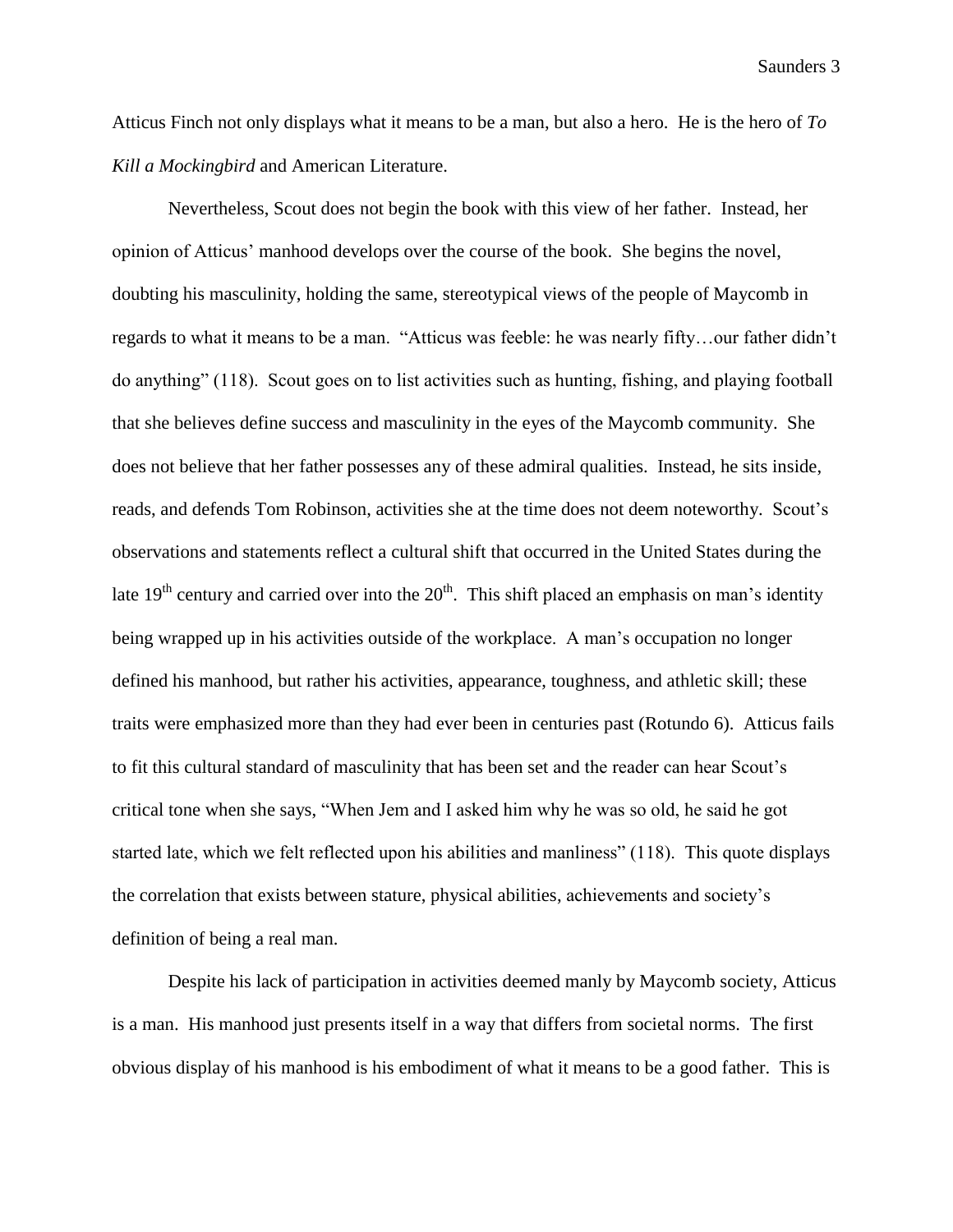evident in the kind way he treats his children and the respect he receives from them because of this. One scene that captures the essence of Atticus as a father figure is located in Chapter 3 following Scout's first day at school. Atticus previously taught Scout how to read which proves to be problematic on the first day of school in Scout's dealings with the inexperienced Miss Caroline. After stating that Atticus does not know how to teach, Miss Caroline demands that Scout stop reading at home and learn by the system the school uses. This causes great distress for Scout, and the interaction between her and Atticus that evening displays his various characteristics as a loving father. He can tell she is upset, so rather than focus on his own reading and let her walk away hurt, he follows her to the porch. Atticus chooses to be engaged, rather than passive. Once she relays her problems to him, he does not laugh or think they are petty, but rather intentionally listens. Atticus shows no frustration or anger when Scout relays the report that his teaching and parenting have been called into question by Miss Caroline. Rather than view this as an attack on his adequacy, manhood, or role as a parent, Atticus instead listens calmly to everything Scout tells him. He then gives advice on how to deal with the situation without belittling anyone involved or lashing out.

Atticus encourages Scout to think about Miss Caroline and to "learn a simple trick...you never really understand a person until you consider things from his point of view—until you climb into his skin and walk around in it" (Lee 39). Atticus teaches Scout this lesson of empathy and she takes it to heart, putting it into action throughout the novel as she attempts to see others through an accurate and understanding perspective. This particular chapter ends with the sentence, "Atticus was right" (42). This type of respect and assuredness in her father's character prevails throughout the entire novel. Atticus earns the admiration of Scout because he treats her with respect even though she is a child and he possesses great power over her. Since Atticus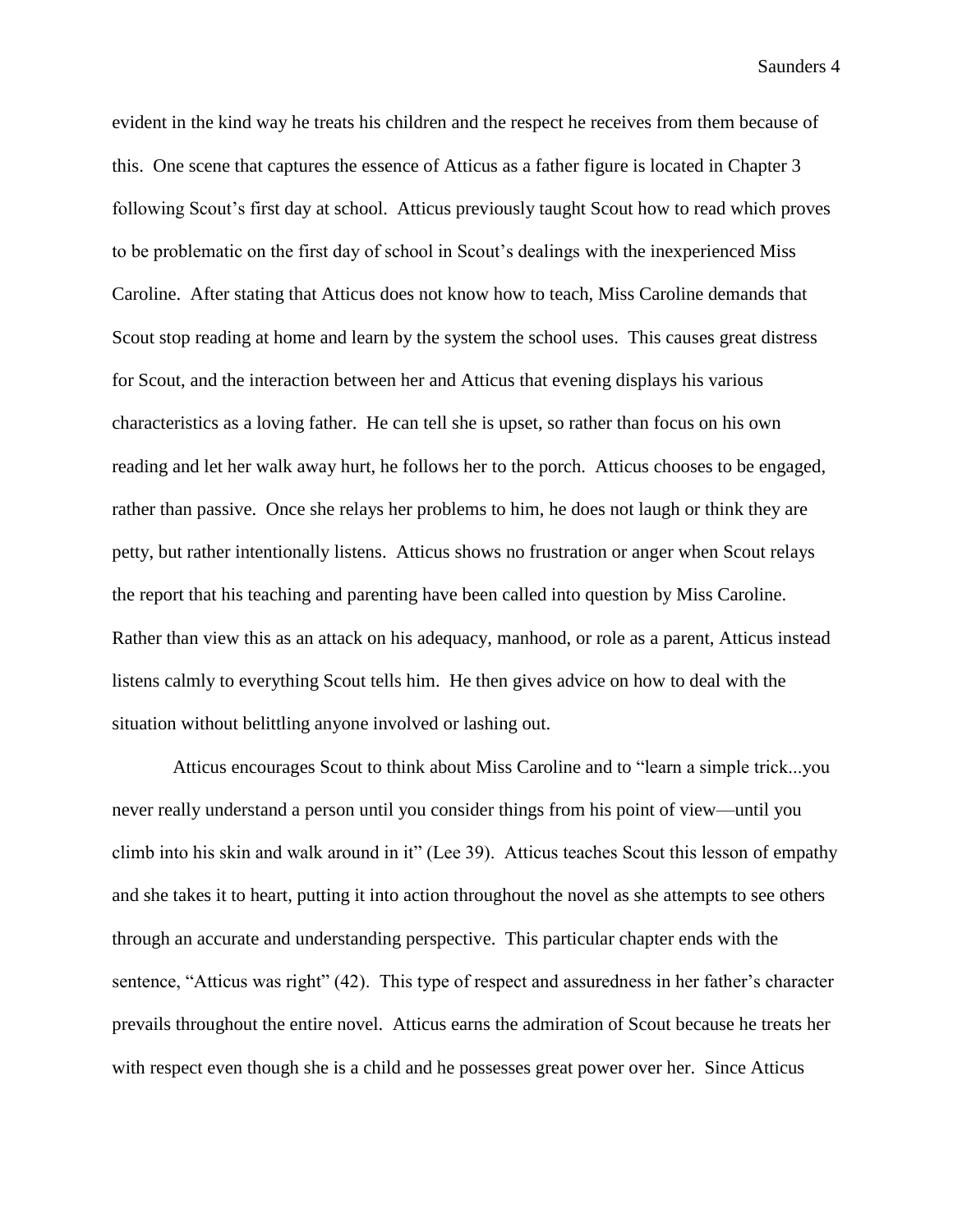does not abuse the power he has over Scout and treats her courteously, she in turn obeys his commands, even when she does not agree with them. Scout and Jem both look to Atticus as their father, and view him as someone they wish to follow. He is aware of this and owns up to the responsibility it places on him by saying, "Before Jem looks at anyone else he looks at me, and I've tried to live so I can look squarely back at him…if they don't trust me they won't trust anybody" (366-367).

The respect that Atticus shows in his relationship with his children carries over in his interactions with everyone around him, specifically women. Every female character in the book that Atticus comes into contact with is treated with kindness and respect by him no matter the age, race, background, or personality from Mrs. Dubose, Alexandra, Calpurnia, Miss Caroline to Mayella Ewell. The respect he shows towards the women around him does not downplay his own masculinity, but instead further proves that he is a man of true character. Overpowering or being aggressive towards women should not correlate with being manly, despite the common American misconception that men can be considered effeminate if they do not exhibit qualities of aggression or domination (Jenks 24).

One of many striking examples of the graciousness Atticus shows towards women is displayed in his interaction with Mrs. Dubose. Despite her vicious behavior, hateful words, and old age, Atticus treats her respectfully and demands the same of his children. As Mrs. Dubose continues this behavior it infuriates Jem. Instead of encouraging Jem to stand up for himself, "man up", or retaliate in any way, Atticus admonishes Jem by saying, "You just hold your head high and be a gentleman. Whatever she says to you, it's your job not to let her make you mad" (Lee 133). Scout describes one scene where Atticus wishes Mrs. Dubose to have a good day and compliments her appearance while respectfully lifting his hat to her. In response to her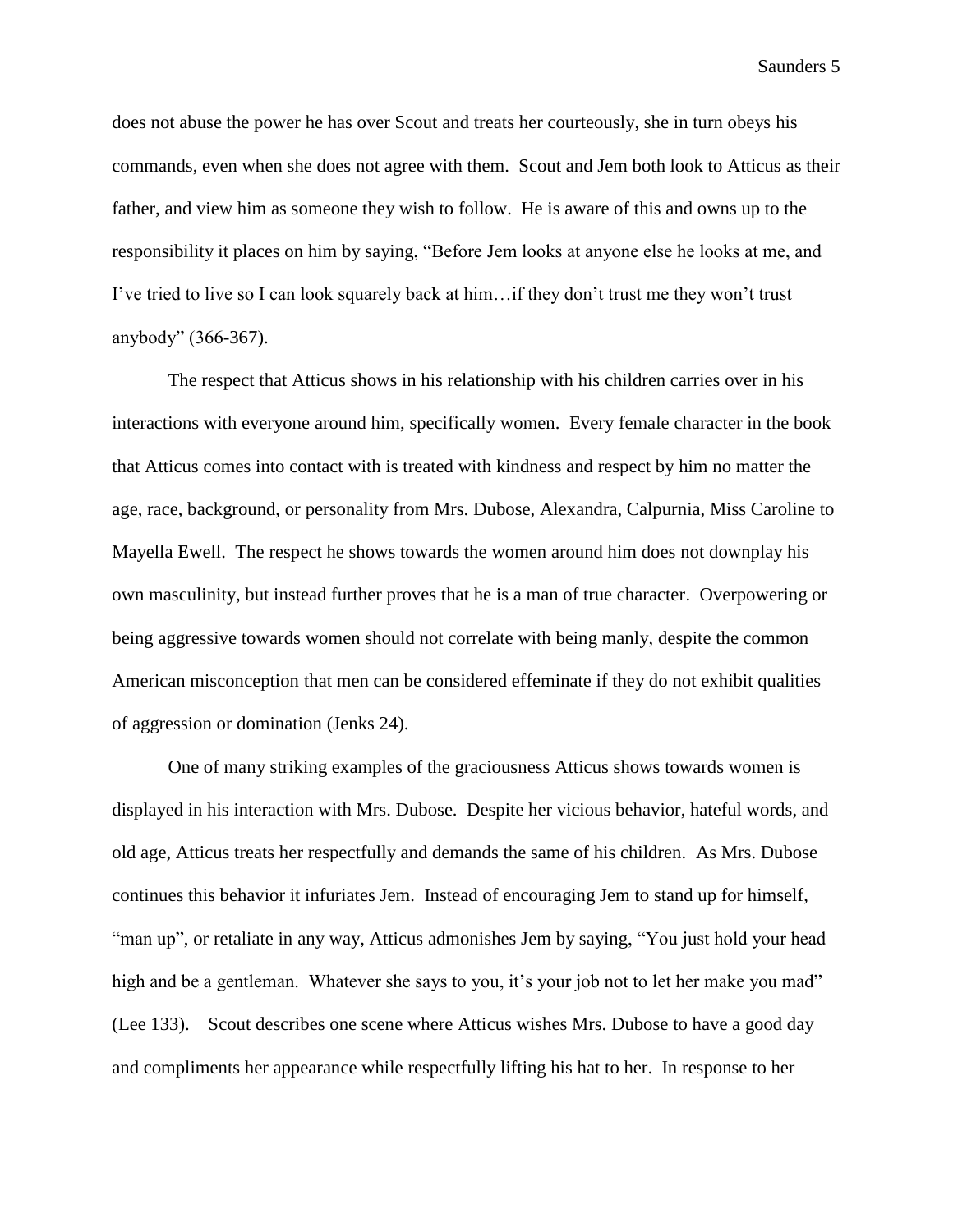father's exhibit of grace and kindness towards the old, hateful woman, Scout states, "it was times like these when I thought my father, who hated guns and had never been to any wars, was the bravest man who ever lived" (134). It is the respect Atticus shows others that begins to define his courage and manhood in the eyes of his daughter. She begins to formulate her own idea of what an admirable man looks like rather than merely accepting Maycomb's view of what manhood is.

However, being a good man is complex and goes deeper than society's definition. Atticus seeks to explain this to Jem and does this by emphasizing content of character rather than what society has deemed manly, and this is evident in his discussion with Jem concerning Mrs. Dubose. Atticus explains his reasoning behind having Jem read to Mrs. Dubose. She fought her addiction and she left the world free from it; in Atticus' eyes that was the most courageous decision she could have made. In response to this display of bravery, Atticus tells Jem, "I wanted you to see what real courage is, instead of getting the idea that courage is a man with a gun in his hand. It's when you know you're licked before you begin but you begin anyway and you see it through no matter what. You rarely win, but sometimes you do" (149). First, it is interesting to note that rather than picking a brave, strong, soldier or athlete to demonstrate courage to Jem, Atticus instead picks a frail, bitter, old lady. In order for Jem to grow up and be a good man, Atticus demonstrates that he must possess more than society's characteristics of manhood, and rather strive to exhibit the character traits of adulthood.

This conversation follows the chapter where Atticus shoots the rabid dog. He had kept his shooting abilities secret from his children, and this humility sparks a further admiration in Jem's heart for Atticus. This is shown in his conversation with Scout when he says, "Atticus is real old, but I wouldn't care if he couldn't do anything—I wouldn't care if he couldn't do a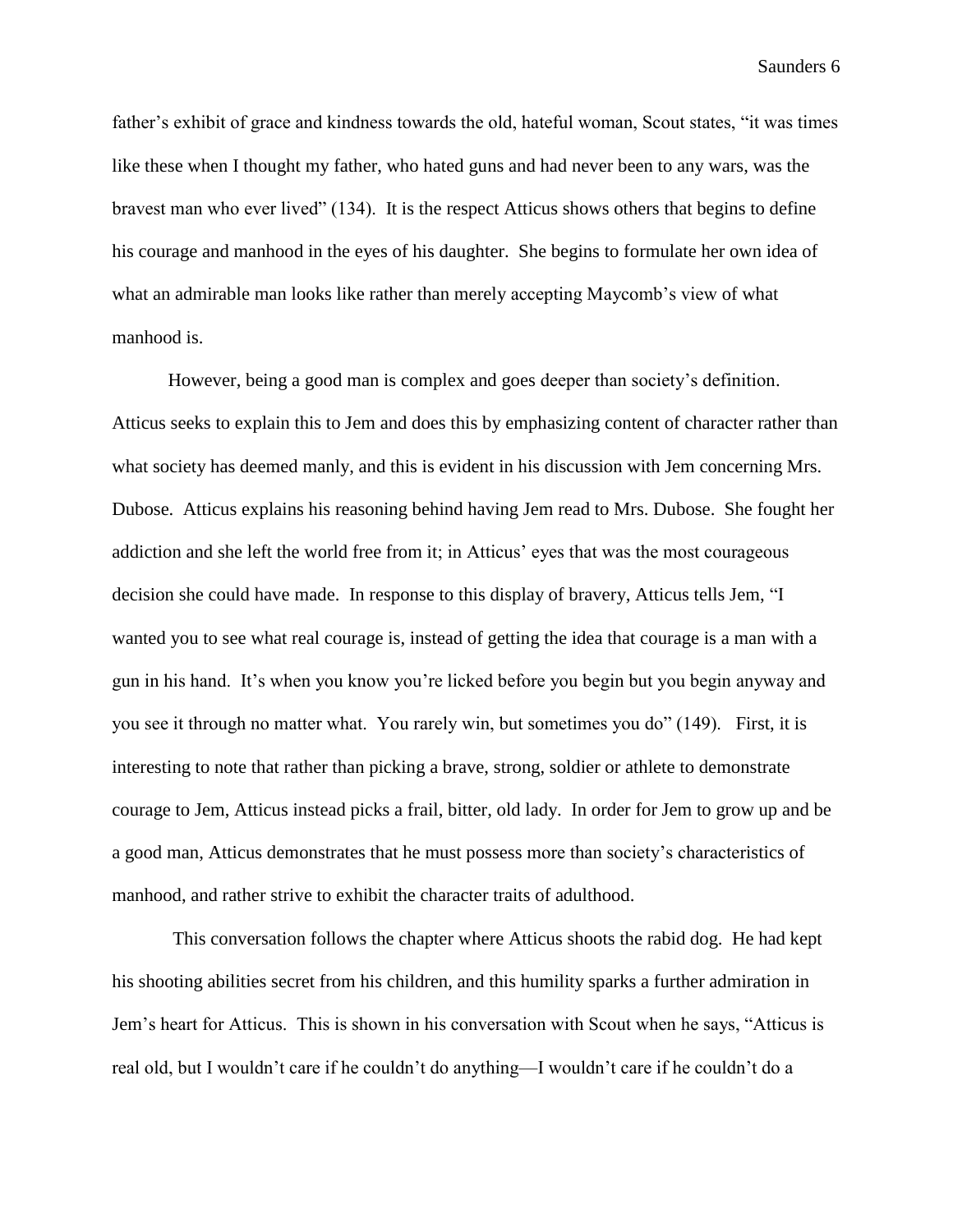blessed thing…Atticus is a gentleman, just like me" (Lee 131). It is here that Jem begins to realize that the greatness of his father lies not in his ability to shoot, but rather in the content of his character.

Guns are not synonymous with power and neither is manhood with the ability to shoot and Atticus wishes to instill that mindset into Jem, as well as the importance of being courageous and listening to one's conscience. He realizes that while power is a quality associated with being masculine, it is damaging to society if abused. This is evident in how Bob Ewell uses his power to beat his own daughter, and his power as a white man to unjustly convict Tom Robinson. The innate power that comes with the concept of masculinity proves to be extremely dangerous if it is used in the wrong way.

Likewise, while Atticus refers to Mrs. Dubose in his quote discussing courage with Jem, it is Atticus who serves as the primary example of courage and resolve to do the right thing. He may be feeble externally, but Atticus possesses an inner strength in his determination to act upon his convictions. It is this inner strength that makes him more of a man than playing the game of football ever could. Atticus chooses to defend Tom Robinson because it is the right thing to do. Tom Robinson's employer, Link Deas, states the general consensus of the community when he says, "you've got everything to lose from this, Atticus, I mean everything" (195). Atticus is fully aware of this and chooses to defend the truth regardless of the risks which include, losing his comfort, pride and reputation. It is this display of courage and dignity that makes Atticus Finch a literary figure worth emulating. It is his strength to act upon his moral convictions that makes him a great man.

Finally, Atticus Finch is the hero of *To Kill a Mockingbird.* American culture is fascinated with the concept of heroism and Marie Failinger discusses why this is the case. "A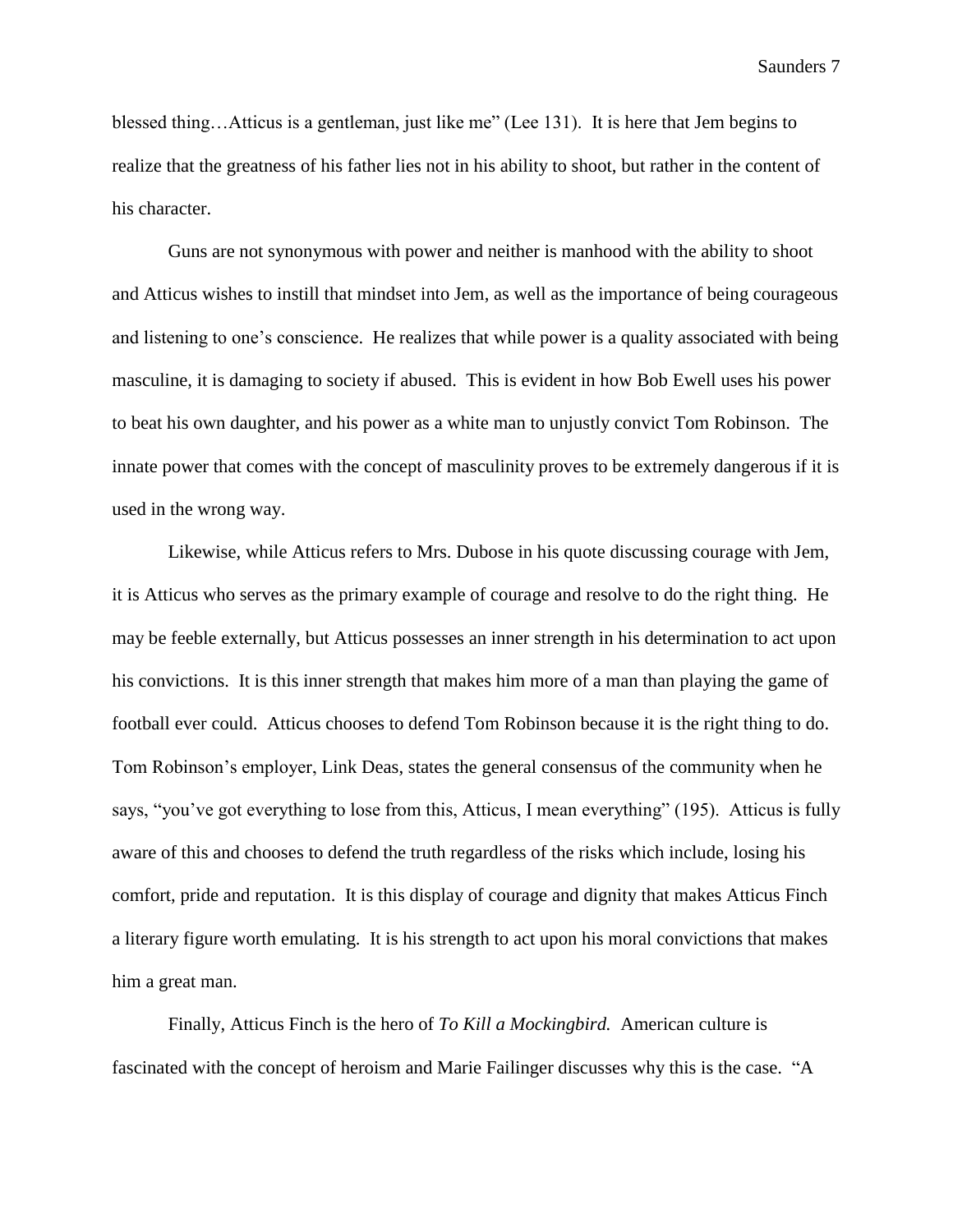hero goes beyond himself. There is something extraordinary about his effort. There is more in what he does than what we can see ourselves doing" (Failinger 303). Atticus seems to be an unlikely hero for a novel criticizing racial prejudice in the South, since he is a white, middle class, southern lawyer. However, it is the fact that he goes against what the majority of other white people in the community believe that makes him stand out. It is one thing for a man to go to war and risk his life on the battlefield; that undoubtedly takes an extreme amount of courage. However, another aspect of courage that may be even more difficult is taking a stand and doing what one believes is the right thing to do when everyone else seems think differently. Essentially, it is this factor that makes Finch extraordinary; it is his willingness to take a stand for truth and fight against what he sees as wrong in society. Failinger's article goes on to explain that because of their exceptional abilities to do what we as a society wish we could, there is something about the hero that "both attracts and repels us to him" (306). This is evident in Finch's relationship with the people of Maycomb County. Obviously, readers respect him, as well as his family, the black community of Maycomb, and a few people in between such as Miss Maudie. However, even those who do not necessarily agree with Atticus Finch and are repelled by his beliefs are forced to stop and contemplate what he stands for and what he is doing by defending Tom Robinson. The lengthy time that the jury spends debating upon the conviction sentence is a testament to that. Miss Maudie's description of Atticus' attempt at justice illustrates this point well, "We're so rarely called on to be Christians, but when we are, we've got men like Atticus to go for us…Atticus Finch won't win, he can't win, but he's the only man in these parts who can keep a jury out so long in a case like that…it's just a baby-step, but it's a step" (Lee 288-289). Atticus' attempt may be futile, but it's the futility of the situation that makes his attempt heroic. Heroes compel us to strive for greatness, to achieve what seems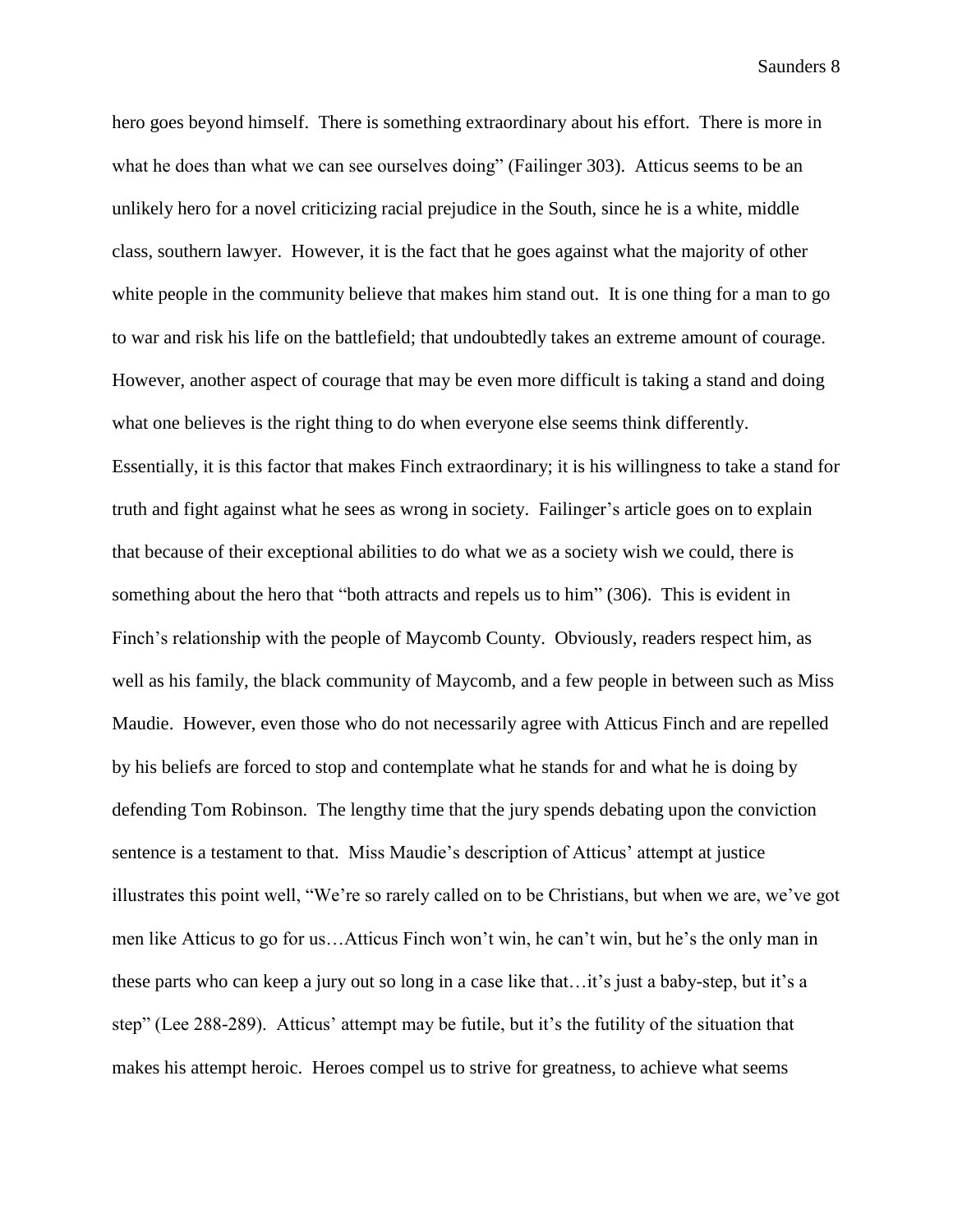unbelievable, "they make it possible for us to believe there is another way to live, that we CAN live it" (Failinger 307).

Atticus Finch makes it possible for readers to view manhood in a different way. He is a character that is undeniably masculine, but who does not necessarily fit the mold of masculinity created by Maycomb society. Rather, he exhibits qualities that are both feminine and masculine in order to demonstrate that to be a great man, one has to be a man of character and virtue. He is a loving and nurturing father, who fills the role of a single parent to the best of his ability. He is a courageous lawyer, who goes to battle against the injustice of racism in the 1930's South. He is a respectful and courteous neighbor and ultimately, a hero that readers, girls and boys, men and women, can look up to and strive to be like. Atticus Finch demonstrates that manhood can be more than one's hobbies, physical stature, competition, and power. So although he reads, is described as old and feeble, loses the case, and never overpowers anyone, Atticus serves as an example of a great man by showing respect to everyone around him: man or woman. He is lacking some of what Maycomb and  $20<sup>th</sup>$  century America would describe as vital masculine traits. It is because of this, however, that Atticus makes it possible to reconcile society's gender constructs in a beneficial way. Highly structured masculine stereotypes prove to be harmful to men. These stereotypes encourage men to suppress aspects of their character that may be deemed less manly, but these characteristics such as connection, diplomacy, and tenderness have the power to make them greater men. As shown in Finch's character, the reconciliation of these qualities is needed for the good of society and to benefit the family unit (Rotundo 291-293). Atticus Finch stands as a figure in literature that people can look up to as an example of a man of character and a good father and that is what makes Atticus the man.